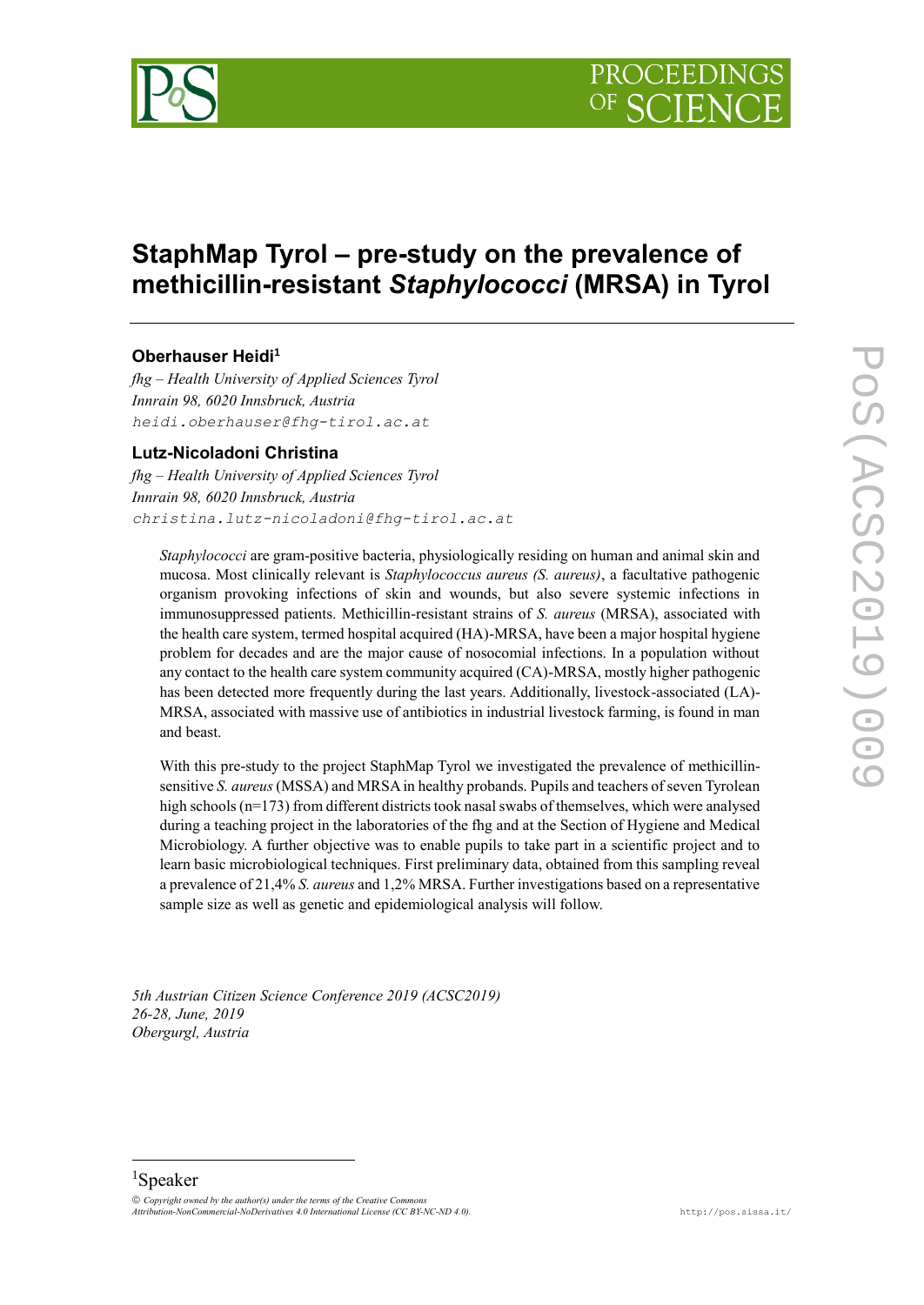### **1. Introduction**

#### **1.1 Background**

*Staphylococci* are widespread gram-positive bacteria physiologically colonising human and animal skin and mucosa. *S. aureus* is the major human facultative pathogen causing skin- and wound-infections but also severe systemic infections in immunosuppressed patients and is the main cause for nosocomial infections [1]. In asymptomatic humans, the bacteria can be isolated from different anatomical niches but lives primarily in the nostrils. One reason for the high prevalence of *S. aureus* is the increasing development of resistance to antibiotics, circumventing effective treatment of infections [2]. Throughout the world, prevalence of methicillin-resistant *S. aureus* (MRSA) has rapidly increased during the last decades [3]. The resistance is due to expression of altered penicillin-binding proteins with reduced affinity to antibiotics, namely penicillin-binding protein 2a (PBP2a) and PBP2c, encoded by the genes *mec*A or. *mec*C respectively [3].

Hospital acquired (HA)-MRSA infections are defined as those that have onset in the hospital environment and long-term-care facilities. In addition, MRSA infections increasingly occurred in humans with no contact to the health care system and are called community acquired (CA)-MRSA [4]. CA-MRSA is commonly expressing the toxin panton-valentine leukocidin (PVL), rendering higher pathogenicity as HA-MRSA and causing severe infections even in not-immunosuppressed people [5]. Other community-dwelling MRSA infections have been observed in the context of industrial farming. Those so-called livestock-associated (LA)-MRSA exhibit similar pathogenicity as HA-MRSA. The three types can be differentiated by their structural and functional genomic traits [6].

Whereas HA-MRSA is well investigated, little is known about the prevalence and distribution of CA-MRSA/LA-MRSA within the healthy population. One study including data from eight European countries revealed a prevalence for MRSA of 1,5% for non-hospitalized Austrians [4].

#### **1.2 Aim of the study**

Main objective of the study is to levy the prevalence of methicillin-sensitive and methicillinresistant *S. aureus* (MSSA/MRSA) in the healthy Tyrolean population.

Specific aim 1 is the elicitation of the differences in MRSA-prevalence due to different geographical regions, age, contact to livestock/domestic animals and contact to the health care sector.

Specific aim 2 is the involvement of citizens in the project by collecting the probes (nasal swabs). In this pre-study, high-school pupils collected the samples and performed primary steps of the microbiological analysis.

# **2. Material and Methods**

The project was planned relating to the descriptive framework of citizen science projects due to Lea Den Broeder et al., where aim of citizen engagement, level of participation and (geographical) size are the main characteristics. [7] Within a teaching project, seven school classes of almost all Tyrolean districts voluntarily participated. First step was to visit pupils and teachers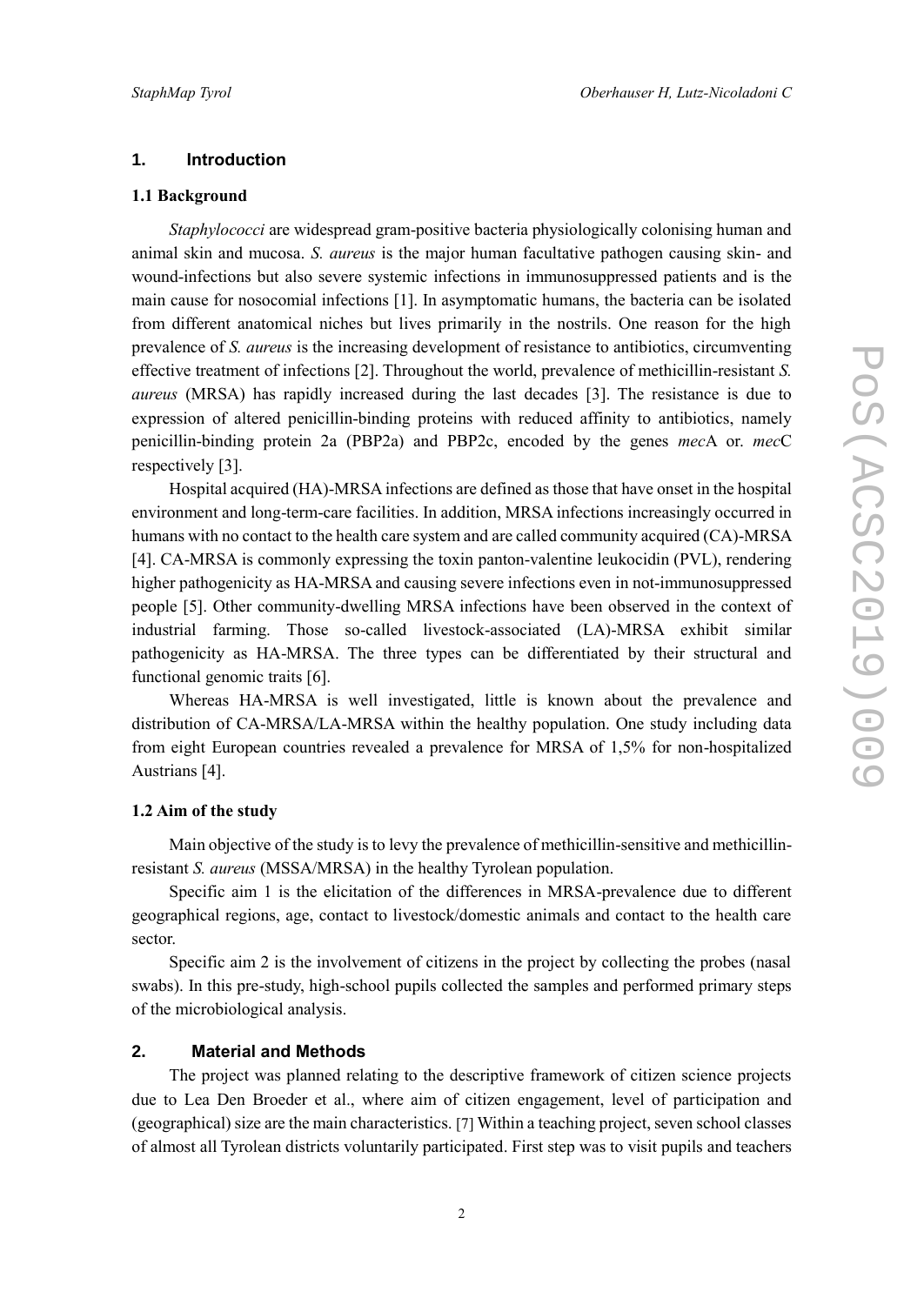at their school to inform them about the aim of the project, sample collection, microbiological and scientific methods by giving a talk and powerpoint presentation. Subsequently, pupils and teachers  $(n=173)$  were invited to a lab day at the fhg (department Biomedical Sciences), where they took nasal swabs of themselves after demonstration and under instruction of Biomedical Scientists and filled in a questionnaire (age, sex, residence, exposure-relevant information like animal contact and/or contact to healthcare systems). For ethical reasons guardians of minor pupils signed the declaration of consent for taking the non-invasive nasal swabs. For ensuring privacy, nasal swabs and questionnaire were consecutively numbered and assignment to a single person is deposited solely at the medical project manager, so that for a potential positive result (MRSA) the pupil could be contacted and therapy induced.

The pupils inoculated their own swab to different culture media for further investigation: columbia broth for enrichment culturing, mannitol-salt-agar for detecting *S. aureus*, Brilliance MRSA-2-agar for differentiating MSSA and MRSA. All cultures were sent to the project partner at the Section for Hygiene and Medical Microbiology (Innsbruck) to identify MSSA and MRSA. *S. aureus* colonies were verificated with MALDI Biotyper™. Susceptibility testing was performed applying disk dilution tests according to EUCAST guidelines and on VITEK® Compact.

The pupils were instructed in different microbiological techniques with prepared (notinfectious) samples. They learned how to differentiate bacteria by growth, appearance, biochemical reactions (catalase, oxidase) and learned how to interpret an antibiogram. All these demonstrations and practical exercises were supported with handouts.

# **3. Results**

The topic of MRSA is of widespread interest not only for hospital and health care but also for citizens. A consequent implementation of adequate infection control supports the confining of MRSA infections, as demonstrated in the Netherlands and Scandinavian countries [6]. Probands benefit from participation since potentially detected MRSA colonisation can easily be treated by applying an antibiotic nasal ointment for one week [8].

**Teaching project at the fhg-laboratories**: Seven Tyrolean high-school classes collaborated as part of their biology lessons in the project StaphMap Tirol. The project staff informed the pupils about MRSA, instructed them in microbiological methods as well as scientific procedures, in particular specimen collection. Pupils showed interest in the topic and were skilful in laboratory work. Pupils had to document all techniques in a project report for the biology lessons. The authors sent the interim report to all teachers for discussing the results with the pupils.

**MSSA/MRSA prevalence**: Preliminary data obtained from the small number of samples (n=173) within this pre-study revealed a prevalence of *S. aureus* colonisation of 21,4% and MRSA prevalence of 1,2%. These numbers are in accordance with data regarding healthy populations from other European countries [4].

# **4. Further investigation**

Due to a representative and stratified sample size of estimated 3000 probes, nursing-students of the fhg will collect nasal swabs of adults in all Tyrolean districts.

The detection of MSSA and MRSA will be performed as described before, the molecular typing of all detected MRSA strains will be examined for the presence of resistant-genes.